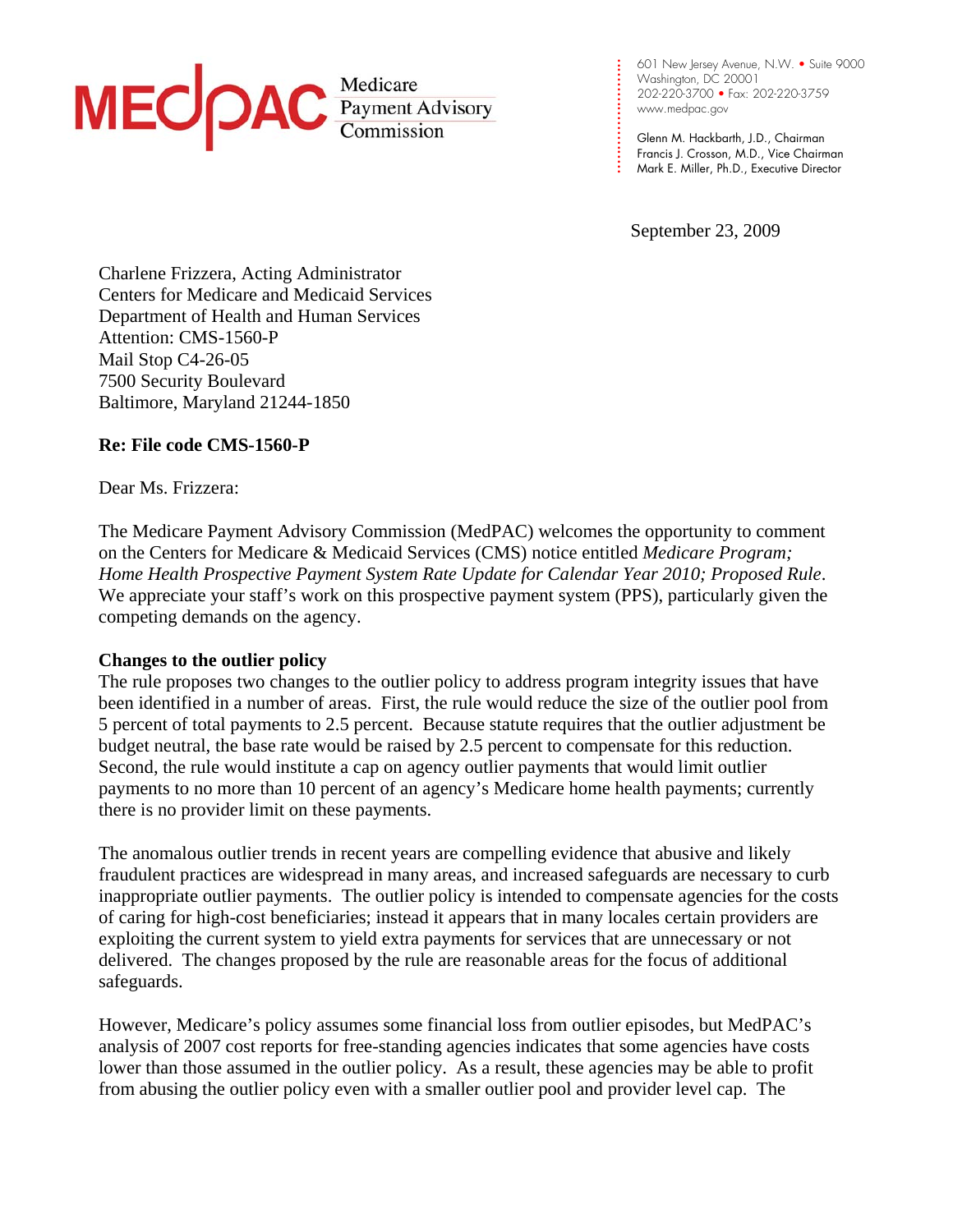Charlene Frizzera, Acting Administrator Page 2

Commission is studying additional changes in the outlier policy to that may address remaining vulnerabilities.

## **Case-mix measurement analysis**

In 2008 CMS found that 11.78 percent of the change in case-mix between 2000 and 2005 was not attributable to an increase in patient severity, CMS implemented payment reductions for 2008- 2011 to lower payments by this amount (about -2.75 percent each year). This rule updates CMS's previous estimate of case-mix change to include data for 2007, and finds an additional 2.11 percentage point increase in CMI that is unrelated to patient severity. The rule proposes to keep the existing reduction planned for 2010, -2.75 percent, but asks for comment on three alternatives for increasing the cumulative reduction in case-mix to reflect the additional increase for 2007: take the additional reduction in 2009, spread the additional reduction over 2 years, or add the additional reduction in 2010 to the existing reduction of -2.75 percent and accelerate the planned reduction for 2011 to 2010.

MedPAC did not independently assess changes in case-mix. The finding of an increase in casemix unrelated to severity in 2007 confirms the need for a continuing review of annual case-mix change. Information will be available soon for reviewing coding changes that have occurred in the first year of the HHRG153 system. Considering that changes in case-mix unrelated to severity have been found when major revisions were implemented in other payment systems, such as those for Medicare Advantage, skilled nursing facilities, inpatient hospital, and inpatient rehabilitation facilities, particularly scrutiny of the 2008 changes in case-mix appear warranted. If additional unwarranted change in case-mix is indicated, CMS should adjust payments as appropriate.

As for the appropriate reduction for 2010 and later years, the Commission has made recommendations for 2010 and 2011 that would significantly reduce payments in both years. We recommend a reduction of -5.5 percent in 2010, and that payments be re-based to a level equal to average costs in 2011. Consequently, the option of including the additional 2.11 percent reduction in 2011 would be most consistent with the Commission recommendation.

# **Proposed payment safeguards for home health agencies**

The rule proposes three changes to ensure that home health agencies participating in Medicare are operating in accordance with program standards. First, the rule proposes to forbid multiple agencies from sharing a single practice location. Second, the rule proposes to require that agencies sold within 3 years of establishment be required to go through another survey or accreditation to ensure that they meet Medicare conditions of participation under the new ownership. Finally, the rule also would require that agencies which have been inactive for 12 months or more undergo a survey or accreditation before reactivation of Medicare billing privileges.

The instances of fraud and abuse that have been reported by CMS justify the changes that have been proposed. These changes will reduce the vulnerability of the program to fraudulent or abusive practices without creating access to care issues. Regarding the final proposed change, agency operations can change significantly in a year. CMS should consider consulting with other agencies with Medicare program integrity experience, such as the HHS Inspector General, General Accountability Office and the Department of Justice, for alternative perspectives on the appropriate period of inactivity to permit before requiring certification or accreditation.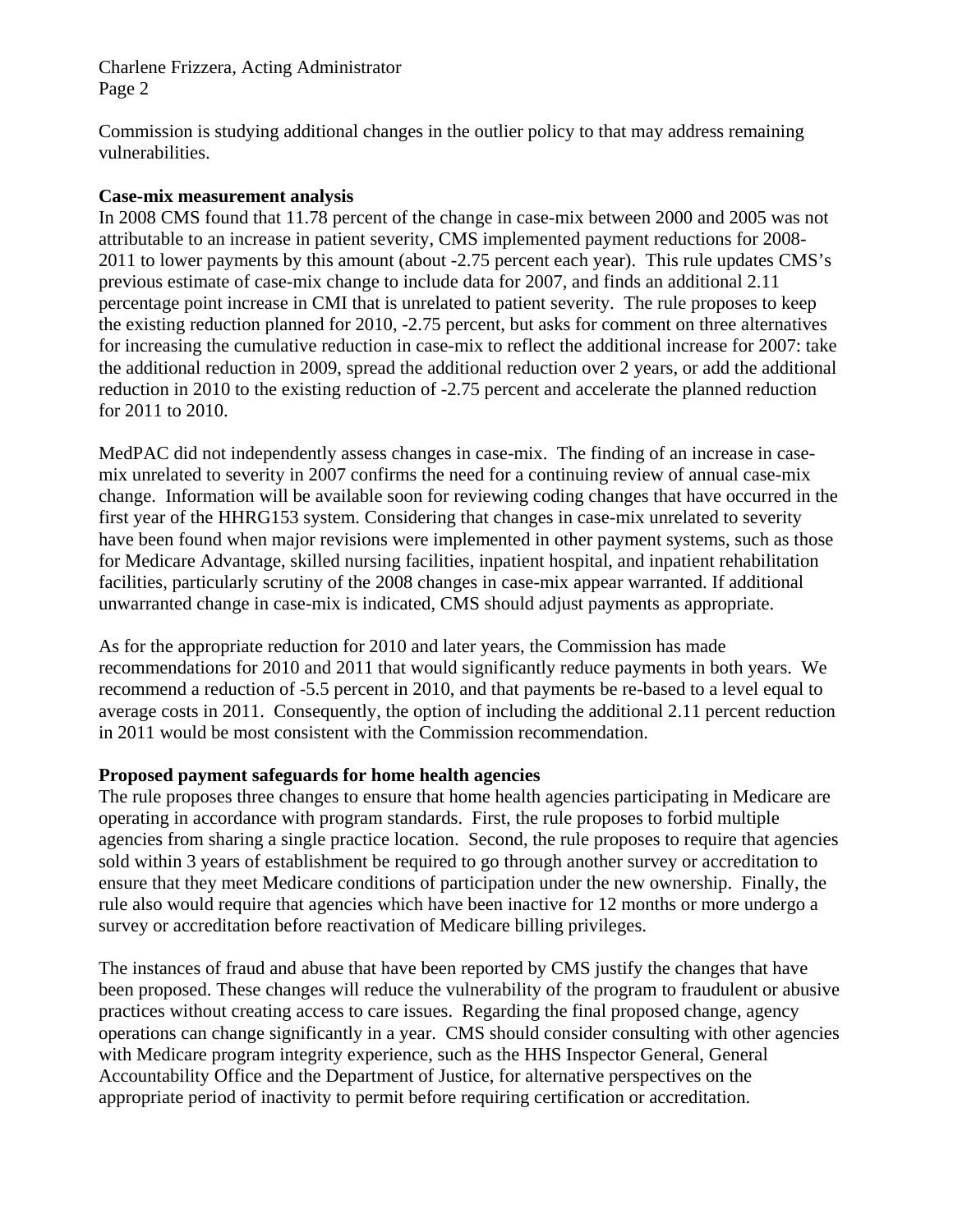Charlene Frizzera, Acting Administrator Page 3

### **Physician certification and recertification of the home health plan of care**

The rule proposes to require a written narrative on the physician certification or recertification when home health services are being ordered for the purpose of evaluation and management of the patient plan of care. This additional clinical narrative would explain why the complexity or severity of a patient's condition requires that a nurse or therapist supervise the patient to ensure a patient's safe recovery. The inclusion of this narrative would serve several purposes: providing documentation to support the need for skilled evaluation and management services, encourage physicians to appropriately monitor the needs of these patients, and would encourage physician accountability for the home health plan of care when ordering these services. MedPAC supports the addition of the narrative, and, as discussed below, suggests that CMS consider implementing a requirement for other episodes.

## **Physician engagement in the home health episode**

CMS has been concerned that some physicians may not be adequately interacting with patients when they order home health services. CMS requests additional comment regarding policies to encourage physician engagement in the home health episode, particularly for episode certifications and re-certifications. In a prior rulemaking, the FY 2009 Physician Fee Schedule rule, CMS asked for comment on a number of alternative policies. CMS did not make any changes at that time, but some parties suggested that Medicare clarify documentation requirements. In the current rule, CMS proposes the new documentation requirement listed above and asks for additional suggestions for policies to improve physician engagement in the home health episode.

Given the concern CMS has expressed, requiring a physician narrative for all home health episodes, regardless of the services ordered, could be an additional policy for encouraging physician engagement. The proposed narrative, as CMS notes, is intended to increase physician engagement for episodes where evaluation and management services are being ordered, but CMS's concern about a lack of physician engagement appears to apply more broadly than just these episodes. The Commission included a similar recommendation for a narrative as a part of its March 2009 report on the hospice benefit. This recommendation, based on a suggestion from a hospice industry expert panel, was based on the conclusion that such a requirement would encourage physician engagement in the recertification process by focusing attention on the clinical rationale for hospice services. It would seem that the circumstances of the home health benefit may present a similar opportunity, and broadening the requirement to all episodes could improve care and the administration of the home health benefit.

# **Wage index**

CMS proposes to continue using the pre-floor, pre-reclassification hospital wage index for 2010. Because home health agencies operate in some areas that do not have hospitals, CMS proposes to continue to use the average of the hospital wage index for surrounding metropolitan areas as the wage index for rural areas. For metropolitan areas that lack a wage index, CMS propose to continue using the average of all urban areas within the state. In addition, for Puerto Rico CMS proposes to use the hospital wage index from 2005 because alternative data is not available.

MedPAC recommended a new approach to the home health wage index in our June 2007 report. The commission found that a revised approach based on BLS data would have several advantages, including more consistent values among neighboring markets and less year-to-year volatility in